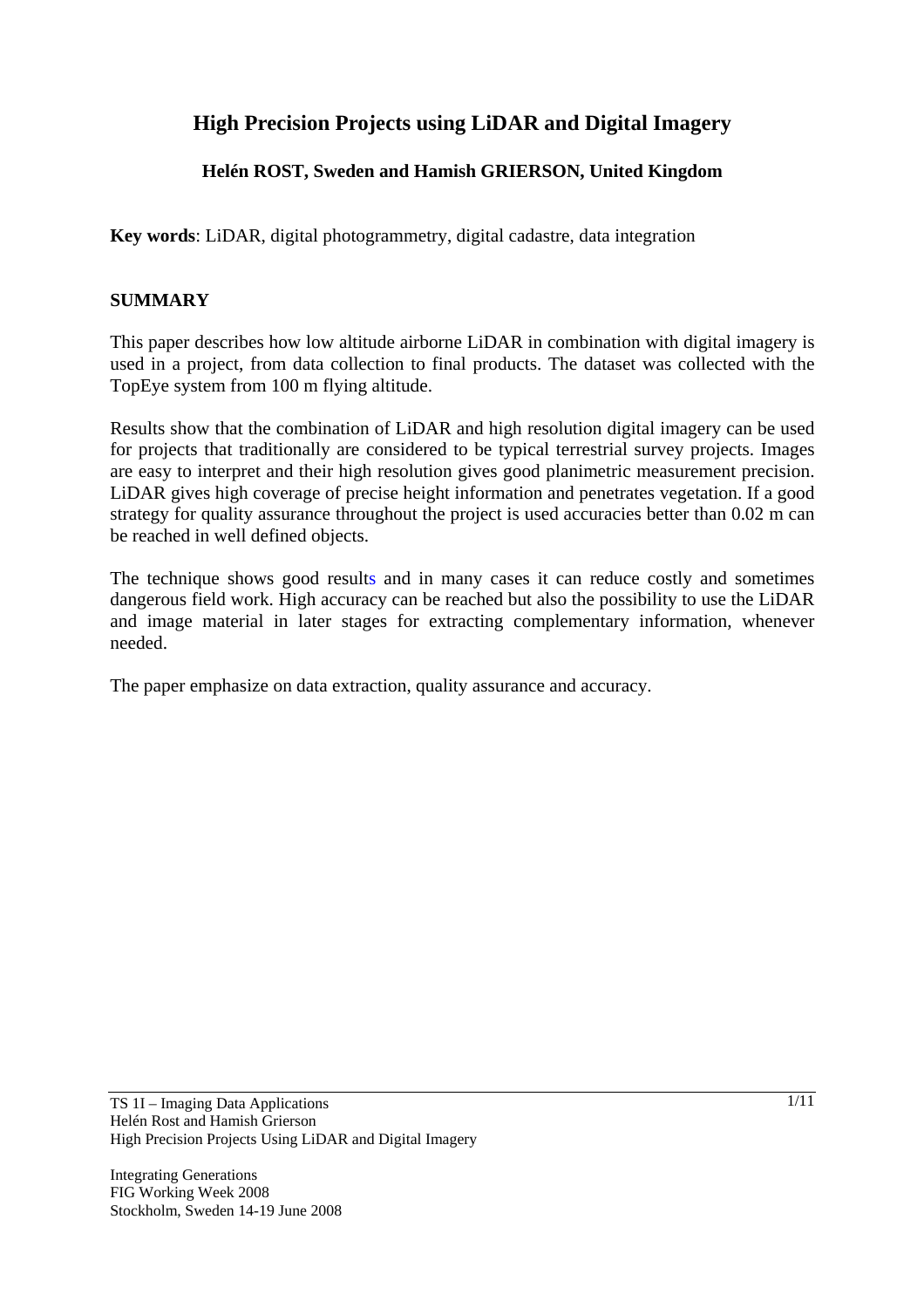# **High Precision Projects using LiDAR and Digital Imagery**

## **Helén ROST, Sweden and Hamish GRIERSON, UK**

### **1. INTRODUCTION**

Airborne laser scanning, often referred to as LiDAR, has become a well used method for collecting height information. LiDAR has in many areas replaced photogrammetric methods, being more efficient and accurate. Also costly terrestrial measurements can be reduced when using low altitude LiDAR.

With good planning and quality assurance, High Precision LiDAR in combination with high resolution digital imagery can reduce costs and enhance information extraction for engineering applications. While airborne LiDAR provides excellent elevation measurements, high resolution images provide means for better visual interpretation and precise planimetric extraction. Experiences show good result in many areas of surveying and with better understanding and confidence in the technique there is a great potential in engineering applications.

## **2. QUALITY ASSURANCE**

Quality assurance of a LiDAR project is a continuous process throughout the project [*Klang et al 2005*]. It starts with a well configured and calibrated system for data collection and continues with good planning, data capture, processing and delivery.

#### **2.1 System Calibration**

Airborne LiDAR systems are technical advanced systems with many sensors that have to be well calibrated and integrated with each other. As each laser pulse has its own exterior orientation, high demands are put on the georeferencing, i.e. satellite positioning and inertial navigation system (INS). With a poor inertial system one can never expect a good end result.

Other important system calibration issues are:

- Camera calibration
- Laser Range Finder (LRF) calibration
- Mirror scanner positioning
- GPS antenna lever arm positioning
- Time synchronization
- LRF/camera offset
- LRF/camera rotation boresight calibration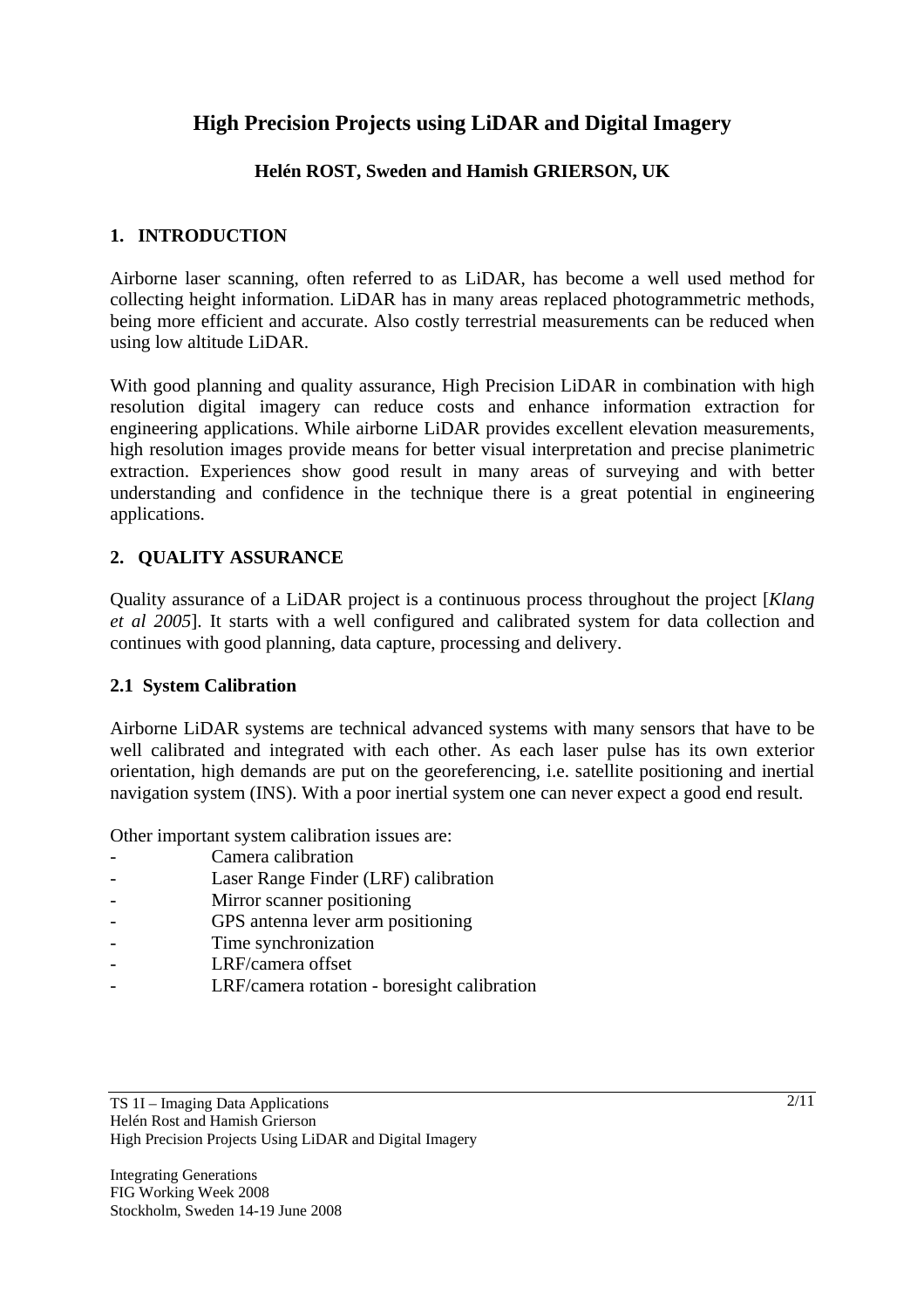## **2.2 Planning**

In the planning process the foundation is laid for a good end product. Accuracy demands and end usage will influence the flight configuration, i.e. flying altitude, speed, overlap, etc. For high precision projects high point density and high signal/noise ratio are essential. For most systems this means that a low flying altitude is preferred. Using a rotary wing will give more flexibility at low flying altitudes regarding speed and maneuvering of the platform.

## **2.2.1 Digital Imagery**

Geometric ground resolution of the digital image is often easy to discuss as most people can relate to photographic images and interpretation possibilities in different image scales. In our case image resolution down to 0.02 m is possible, which will give excellent conditions for image interpretation. By making tie point measurements between images and image block adjustment, original GPS/INS image orientation can be improved to better match such high resolution images.



**Figure 2.1** Example of a high resolution digital image (about 3 cm pixels).

## 2.2.2 LiDAR Points

LiDAR point density is not as intuitively understood as image resolution. While photogrammetric stereo measurements give worse height than planimetric precision it is the opposite with LiDAR. The main advantage with LiDAR is the high elevation precision. This is mainly due to GPS/INS georeferencing errors, poor planimetric point resolution and displacement within footprint.

To be able to detect and measure breaklines in LiDAR data very high point density is needed. For example, 10 points /  $m^2$  corresponds to about 0.30 m between points while 25 p/m<sup>2</sup>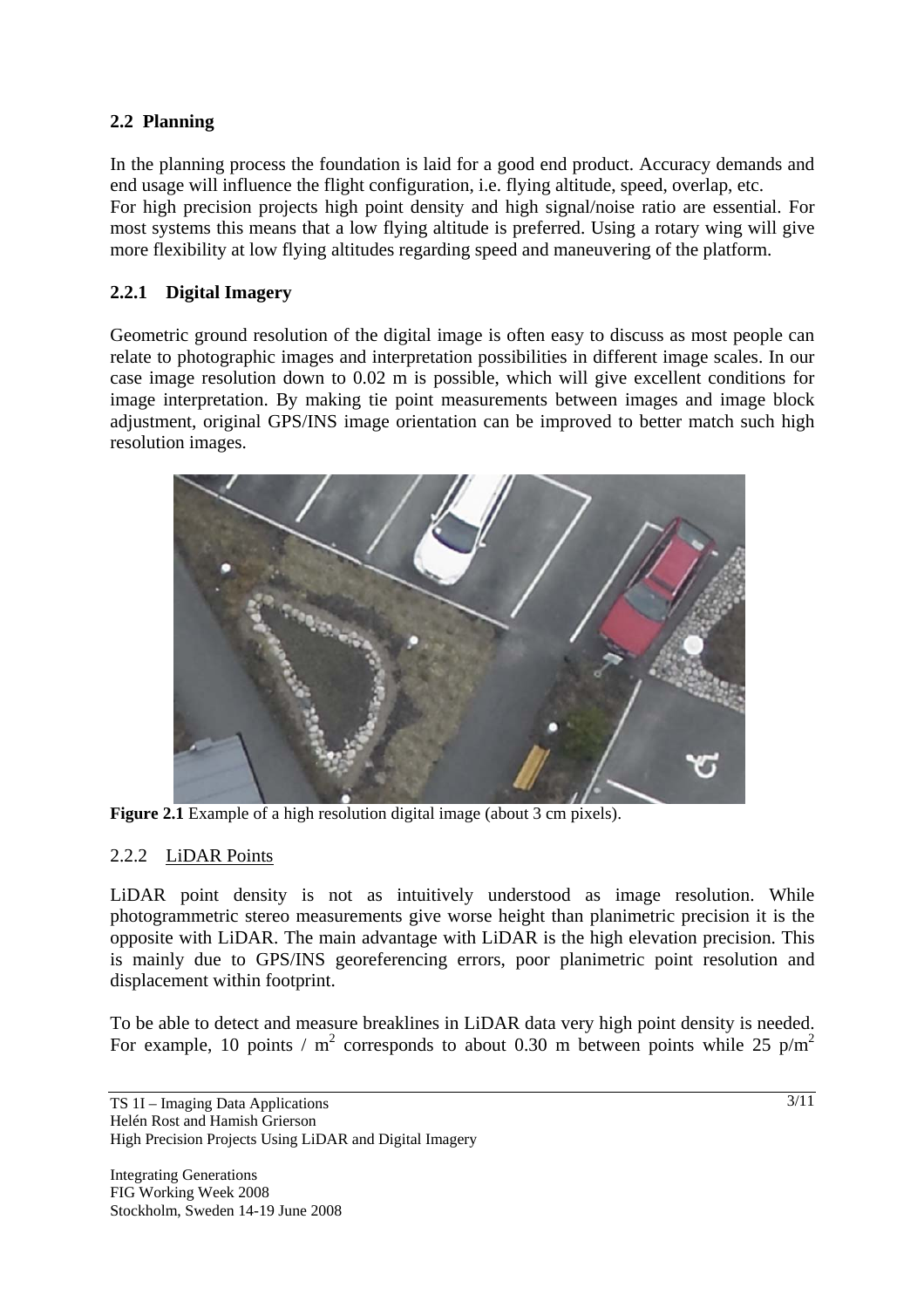corresponds to about 0.20 m between points. Taking into account that most systems do not give a symmetrical point pattern, these values are often worse in at least one direction. When using strip adjustment to adjust for the remaining orientation errors, the result will depend on point density. It is well known from image matching that the precision will in best cases, at distinct features, be parts of a pixel. Assuming worse conditions matching LiDAR strips one could assume a slightly worse precision in matching. A reasonable assumption for LiDAR is that planimetric accuracy is about 2-4 times worse than elevation accuracy.

Combining LiDAR with high resolution digital images will give better interpretability and higher planimetric accuracy and therefore better conditions for high precision projects.

## 2.2.3 Ground Control

Ground control should be used both for elevation and planimetry. For elevation control of LiDAR data reference measurements are best placed on flat surfaces and the configuration should be a number of points representing a flat surface. The number of points representing the surface depends on accuracy in control and precision in LiDAR measurements.



**Figure 2.2** Example of one elevation control consisting of 6x6 points covering an area on the road.

Planimetric control points for LiDAR must have configuration where large gradients, either in intensity or elevation, is interpretable. Having high point density objects like painted road marks or similar are suitable as planimetric control. These can also be used for planimetric control of orthophoto. For lower point density, these might not be visible, and larger elevation gradients have to be used, e.g. building roofs or similar.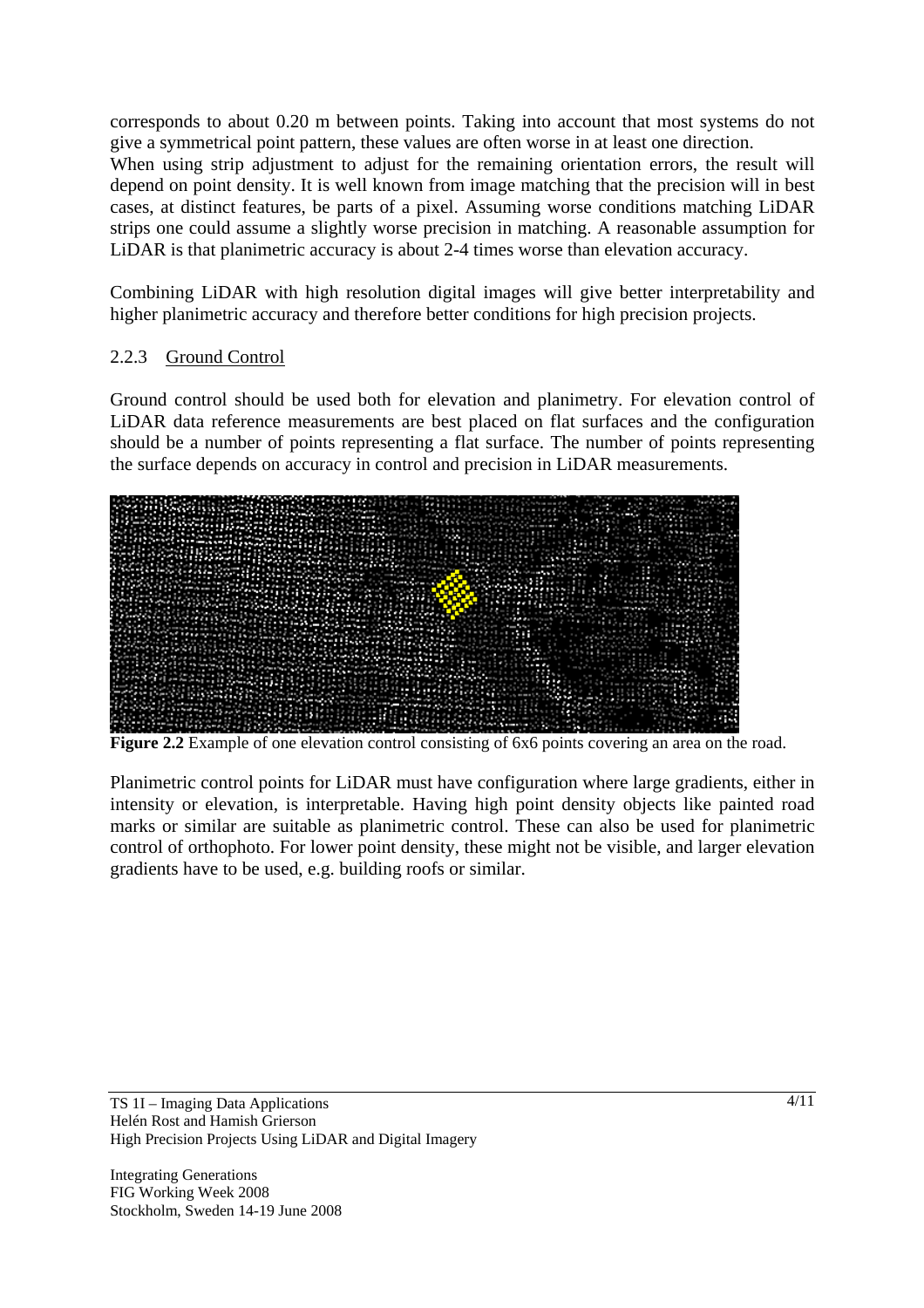

**Figure 2.3** Planimetric control can be derived to the intensity of laser data, e.g. painted details on the roads. These can also be used as control of orthophoto.

## **2.3 Aerial Survey**

Aerial survey must be done in good conditions. Good satellite configuration and atmosphere conditions are important. Avoid laser scanning after rain, as still water and wet materials give poor return. Crossing strips should be placed so that ground control is covered and to optimize possibility to discover and correct for mismatch between them. Flying must also be optimized for calibration and control of drift in the inertial system.

#### **2.4 Primary Processing**

Primary processing includes everything down to a quality checked LiDAR point cloud and developed georeferenced digital images:

- GPS/INS calculation, *i.e.* calculation of trajectory
- Deriving image orientation by combining trajectory and image exposure timing
- Developing images refining color balance and brightness
- Merging GPS/INS and LRF (Laser Length Finder) data
- Strip adjustment of LiDAR
- Adjustment towards control points

In GPS/INS integration these observations support each other to give a trajectory of best quality with highest possible frequency.

When merging GPS/INS trajectory and LRF data the first point cloud is obtained. At this stage all calibration parameters have been taken into account, like GPS lever arm, LRF boresight calibration, scanning device calibration and LRF waveform extraction.

Two methods are used to make final geometric quality assurance, strip adjustment and adjustment to ground control. In strip adjustment differences between overlapping strips are detected and corrected for [*Burman 2001*].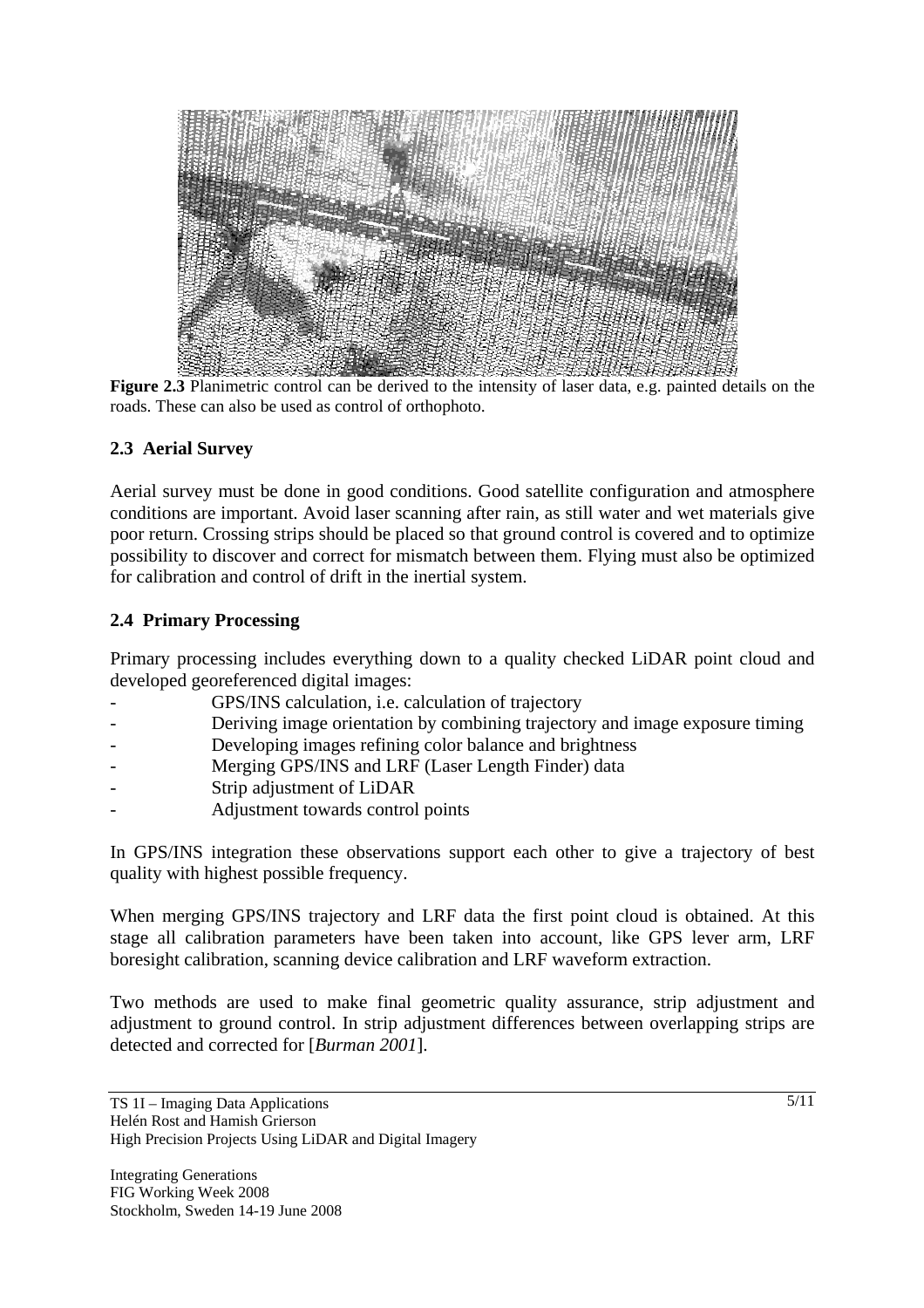

**Figure 2.4** Example of differences between flightlines before (left) and after (right) strip adjustment. Images are taken from output from Blom's software TASQ, TopEye Area Statistics and Quality. Blue color is  $< 2$  cm, green  $< 3$  cm, yellow  $< 4$  cm, orange  $< 5$  cm and red  $> 5$  cm differences.

#### **2.5 Secondary Processing**

Secondary processing includes classification of LiDAR points [*Axelsson 1999*], e.g. into classes ground, building and vegetation. Also mapping and modeling are likely to be included.

For many high precision projects, DEM (Digital Elevation Model) is one of most important products. To make a DEM of good quality will involve manual editing and refinement. A typical procedure would be:

- Ground classification
- Manual editing of ground classification
- Adding breaklines, either extracted from LiDAR data, digital image or terrestrial measurements
- Adding terrestrial measurements not measurable from air, e.g. ditch bottom
- Triangulation of all observation, both irregular points and breaklines
- Final control against ground control information

Most mapping might be done by monoplotting in orthophoto where the Z-value can be extracted from the elevation model.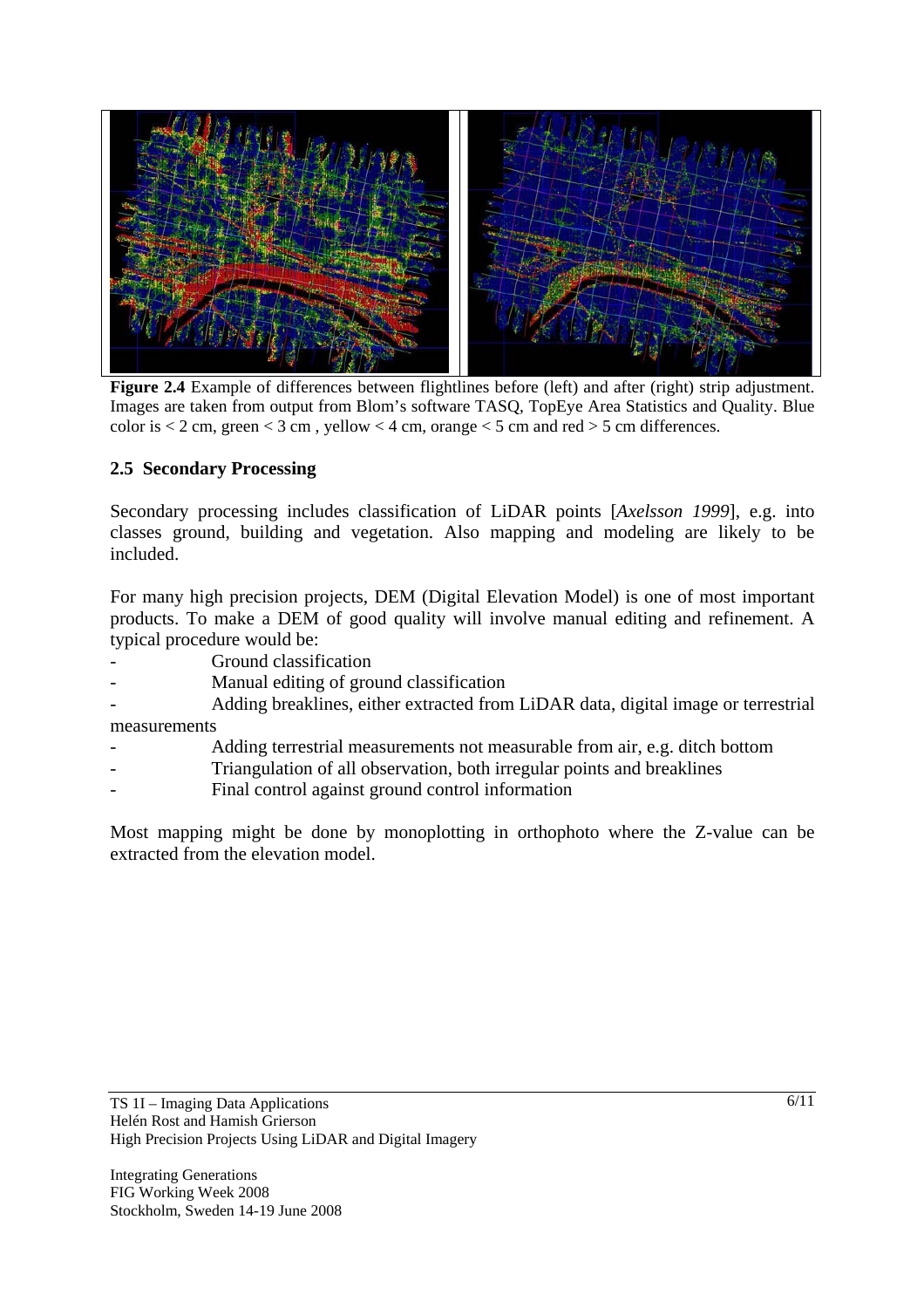

**Figure 2.5** Example from monoplotting, mapping in orthophoto.

LiDAR point cloud can be used for modeling features like power lines and buildings.



**Figure 2.6** Building reconstruction from unclassified point cloud through classified point cloud till model of building and ground.

Mapping features above ground that is hard to interpret in orthophotos and LiDAR point cloud might be extracted in stereo using a photogrammetric workstation. This implies that the aerial photography has been captured with stereo overlap.

## **2.6 Delivery**

What should be included in the delivery is of cause up to the customer and depending of what is included in the project. What can be suggested is that basic geometric quality should be presented. For evaluation of LiDAR data good measures are statistics of flightline overlap discrepancies and deviations against ground control. In combination with data coverage and point density over the area this will give a good idea of the overall geometric quality of the original point cloud. Both noise and systematic errors should be estimated. Equivalent measures can be presented for images, like tie point discrepancies and deviations against control points. Also geometric ground resolution and radiometric quality should be taken into account.

TS 1I – Imaging Data Applications Helén Rost and Hamish Grierson High Precision Projects Using LiDAR and Digital Imagery

Integrating Generations FIG Working Week 2008 Stockholm, Sweden 14-19 June 2008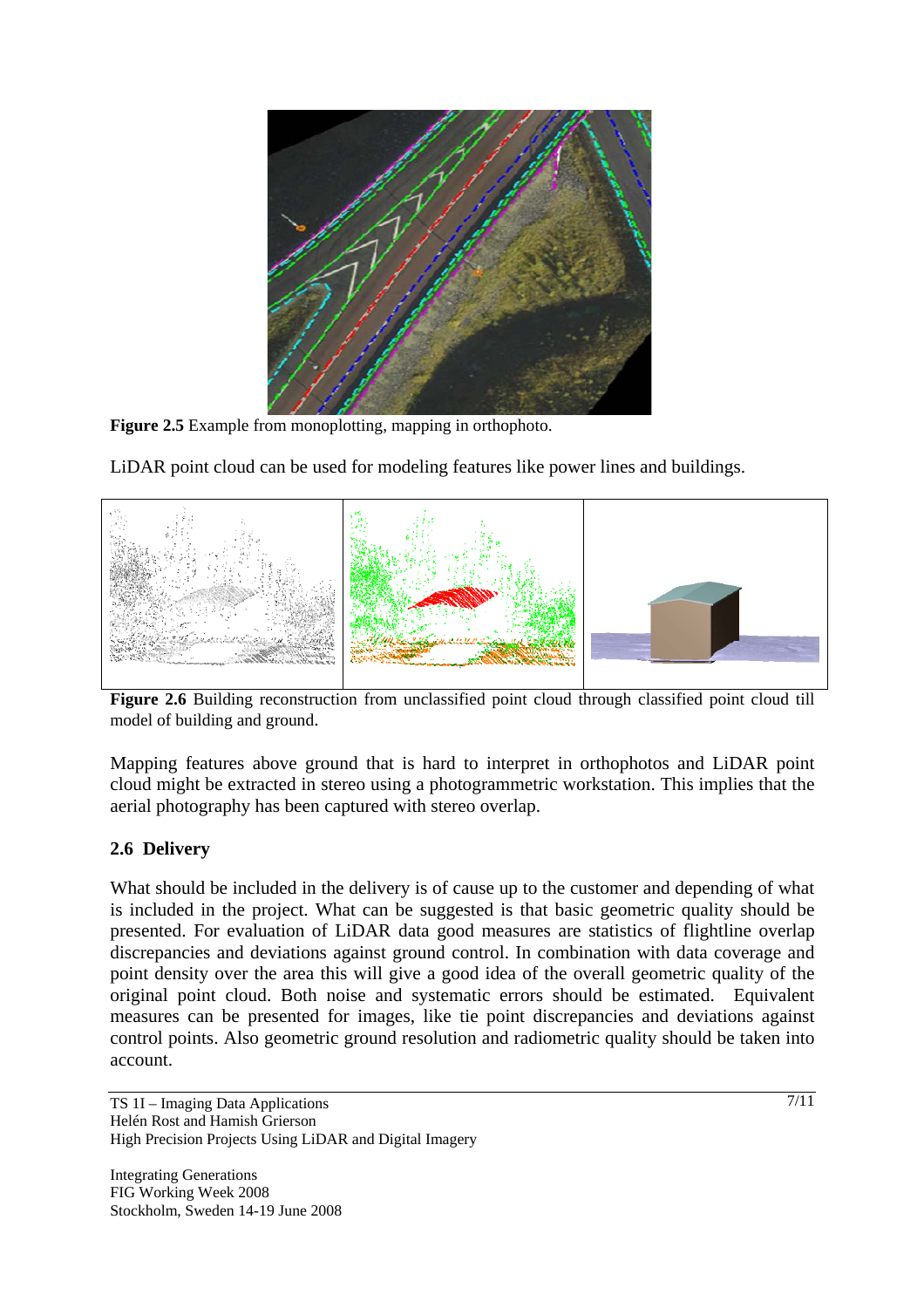## **3. CASE STUDY – A14, Cambridgeshire, England**

In October 2007 TopEye AB were requested by GeoSurvey Solutions to fly 37 kilometers of the A14 highway, near Cambridge, England. For 24 kilometers of the route high precision surface models were required for the asphalt area. The work was commissioned by the Highways Agency and was to form the bases for the planning and implementation of the upgrade and widening scheme.

### **3.1 Area**

The A14 is an extremely busy road taking both commuter traffic from Cambridge and freight traffic from Felixstowe, the largest container port in the UK. As a result any traffic management required to carry out a topographic survey can only be done at night and so time consuming and very costly. A LiDAR survey of the site was deemed the most suitable option due to the remote access, speed or acquisition and the accuracies achievable from the enhanced high precision processing. Figure 3.1 below shows the site location.



**Figure 3.1** A14 Area of survey.

#### **Data Collection**

Data collection for the survey was acquired on  $5<sup>th</sup>$  and  $6<sup>th</sup>$  October 2007 using the TopEye Mk II helicopter mounted LiDAR system. A total number of 160 flight-lines were required to cover the area.

The nominal flying height was 100m (330 ft), flight speed was approx 30 knots and the resulting ground "hits" density better than 30 points  $\overline{m}^2$ .

Prior to the survey a GPS network of 5 base stations had been installed and surveyed. This ensured that during data capture the helicopter was never more than 5 kilometers from a GPS receiver. During data capture a GPS receiver was set up on the stations, logging 1 second RINEX data. This data was then used in conjunction with the IMU data from the helicopter to calculate the precise trajectory of the helicopter.

TS 1I – Imaging Data Applications Helén Rost and Hamish Grierson High Precision Projects Using LiDAR and Digital Imagery

Integrating Generations FIG Working Week 2008 Stockholm, Sweden 14-19 June 2008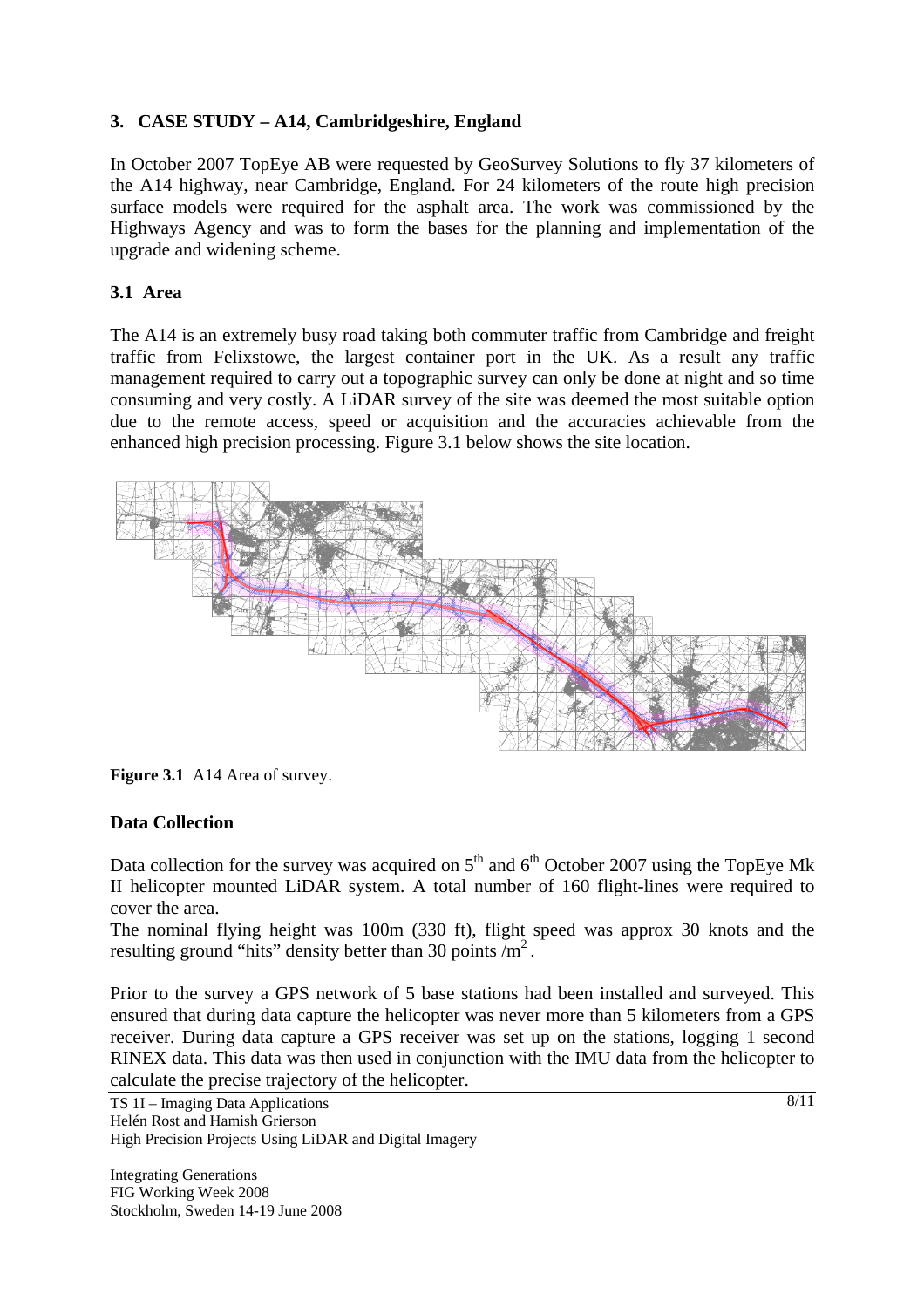The TopEye Mk II system is fitted with a Rollei AIC digital camera with 2 cm GSD. This enabled ortho photos at 4cm resolution to be generated.

To ensure a high precision model can be achieved it is necessary to have additional survey detail which can be used for analysis and checks of the laser data. On the A14 survey 34 topographic survey stations were established. From these white line detail identifiable in the imagery and point cloud was surveyed using a Leica TCRA total station.

### **3.2 Data Enhancement – Primary Processing**

Point cloud was calculated with TopEye's program TEPP where GPS, INS, LRF (Laser Range Finder) and scanning mirror angle data are integrated. The geometry of the point cloud was improved in three steps:

1. TopEye's Palmer scanner gives an elliptic scan pattern which means that the same object is scanned from two angles in the same flightline, in forward (FW) scan and in backward (BW) scan. These two scans are treated separately as two surfaces and TerraMatch is used to check and correct for systematic Heading and Pitch errors.

2. Overlapping flightlines are matched together in TerraMatch by modeling Easting, Nothing, Z and Roll errors in trajectory.

3. Point cloud is checked against ground control and global systematic errors are corrected for.

Final statistical evaluation of deviations between flightlines is made using Blom's software TASQ.

Digital images captured with Rollei AIC with P20 EOB were developed in CaptureOne software and stored as color TIFF-images.

#### **3.3 Data Enhancement – Secondary Processing**

Once a good trajectory and a well matched point cloud has been ensured there are three basic steps to producing an enhanced dataset:

• Isolate and clean the data to be processed. On the A14 any laser data not inside the asphalt area was removed. All hits not on the ground were then removed, for example hits on vehicles and down drainage gullies. You are then left with a point cloud containing only hits on the road.

Smooth the data. Using the functionality within the TerraScan software it is possible to apply a smoothing algorithm to the laserdata. This reduces the noise in the data, resulting in a smoother dataset.

• Compare point cloud to survey detail and shift accordingly. Analysis was done to the detail taken from the 34 topographic stations and corrections were made to the point cloud. The corrections varied from –4cm to +4cm.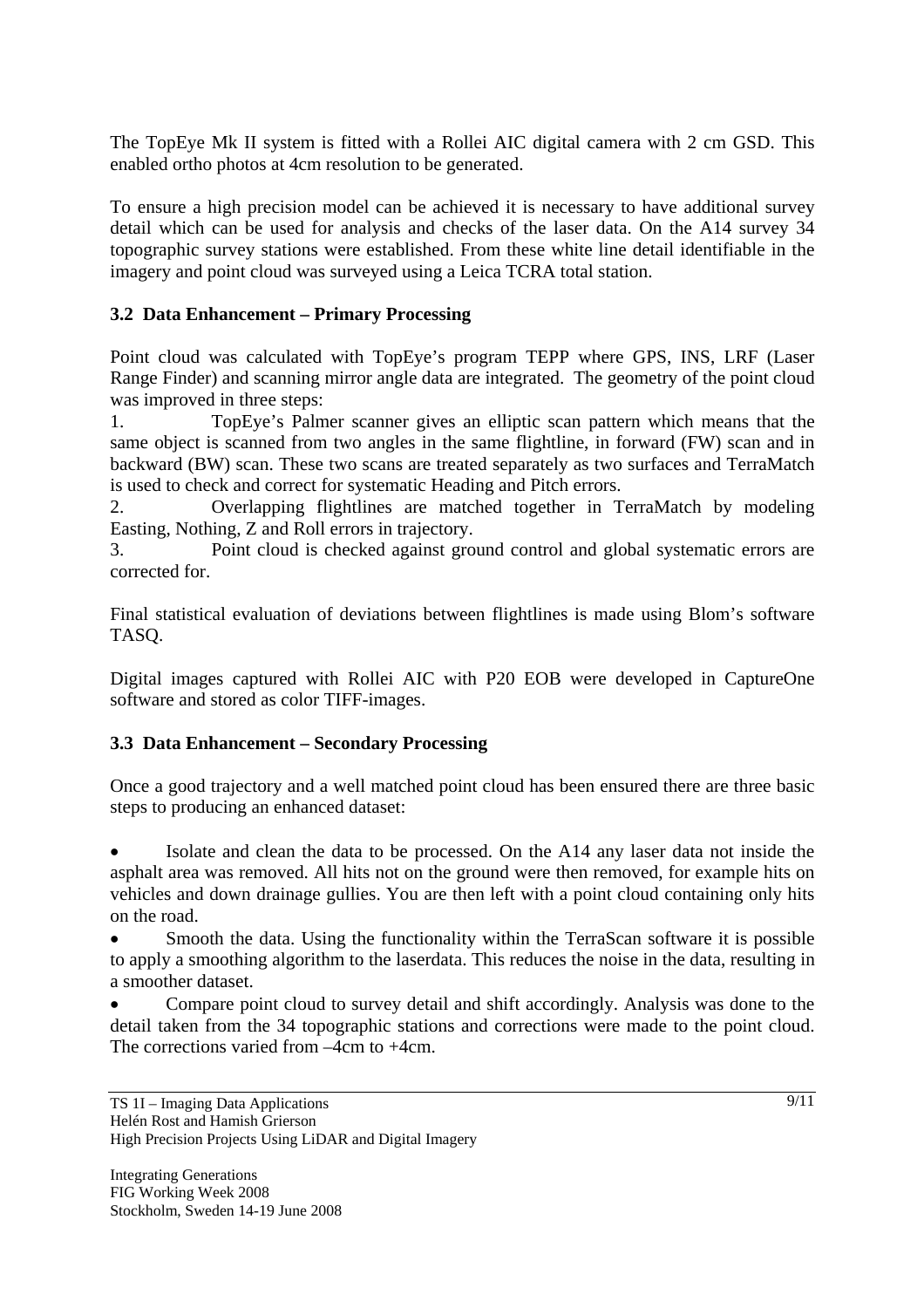Distance between topographic stations varied between 1 and 2 kilometers. At each station there were an average of 35 points (1190 in total).

Digital images were georeferenced by combining GPS/INS trajectory and time stamps, which gave exterior orientation parameters for each image. Georeferencing was refined using tie point measurement in TerraPhoto and final orthophoto was adjusted to control points.



**Figure 3.2** Example area of A14 orthophoto.

### **3.4 Result**

Accurcay was checked using five points at five marker boards, i.e. a total of 25 points. The laser data at each board had been shifted to match the additional ground control.

At these check points an elevation accuracy of 13 mm RMSE was achieved, which was well with in the 20mm required.

Orthophoto was checked against the same marker boards and the result was 20 mm RMSE in Easting and 17 mm RMSE in Northing.

## **4. CONCLUSIONS**

The work from the A14 proved that with careful planning and processing an enhanced high precision model can be achieved. However there are several things you need to be taken into consideration. The quality of the LiDAR point cloud is directly linked to the quality of the tools used. The system calibration, flight planning, data capture, GPS and survey data all need to be correct, should any one of them be incorrect then the whole data set is affected. Great care must be taken when collecting and processing the data. Enhanced models are not suited to all survey or surface types. Due to the smoothing applied to the data, small variations in the